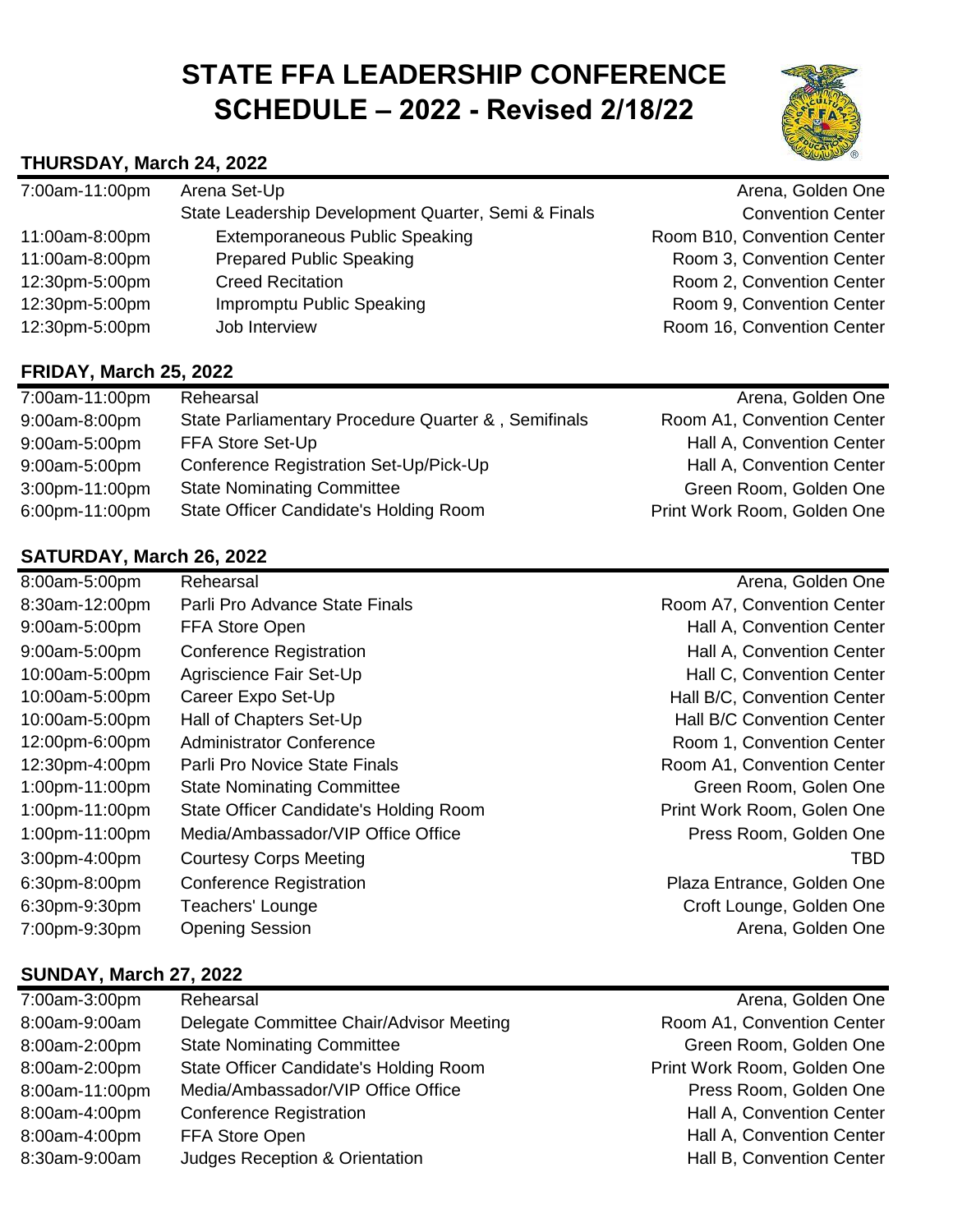| 9:00am-12:00pm | <b>Morning Tours</b>                       |
|----------------|--------------------------------------------|
| 9:00am-1:00pm  | Proficiency & Scholarship Award Interviews |
| 9:00am-1:00pm  | Agriscience Fair Judging                   |
| 9:00am-4:00pm  | Career Expo                                |
| 9:00am-4:00pm  | Hall of Chapters                           |
| 9:00am-10:00am | <b>Delegate Orientation</b>                |
| 9:00am-4:00pm  | Leadership Workshops                       |
| 9:00am-4:00pm  | <b>Administrators Conference</b>           |
| 10:00am-2:00pm | <b>Delegate Committee Meetings</b>         |
| 10:00am-4:00pm | <b>Talent Auditions</b>                    |
| 11:00pm-1:30pm | <b>FFA Foundation Lunch</b>                |
| 1:00pm-4:00pm  | <b>Afternoon Tours</b>                     |
| 1:00pm-4:00pm  | Agriscience Fair                           |
| 2:00pm-3:00pm  | <b>Regional Caucuses</b>                   |
|                | <b>Central Region</b>                      |
|                | North Coast Region                         |
|                | San Joaquin Region                         |
|                | South Coast Region                         |
|                | Southern Region                            |
|                | <b>Superior Region</b>                     |
| 3:30pm-5:00pm  | <b>FFA Foundation Reception</b>            |
| 4:30pm-6:00pm  | <b>Conference Registration</b>             |
| 4:30pm-10:30pm | Teachers' Lounge                           |
| 5:00pm-6:30pm  | <b>Session Two</b>                         |
| 8:30pm-9:30pm  | <b>Conference Registration</b>             |
| 9:00pm-10:30pm | <b>Session Three</b>                       |

#### **MONDAY, March 28, 2022**

| 7:00am-8:30am   | South Coast Region Awards                              | <b>Grand Nave, Sheraton Hotel</b> |
|-----------------|--------------------------------------------------------|-----------------------------------|
| 8:00am-10:00am  | <b>Conference Registration</b>                         | Plaza Entrance, Golden One        |
| 8:00am-3:00pm   | FFA Store Open                                         | Hall A, Convention Center         |
| 8:00am-11:00pm  | Media/Ambassador/VIP Office Office                     | Press Room, Golden One            |
| 8:30am-10:30am  | Teachers' Lounge                                       | Croft Lounge, Golden One          |
| 9:00am-10:30am  | <b>Session Four</b>                                    | Arena, Golden One                 |
| 9:00am-12:00pm  | <b>Morning Tours</b>                                   | <b>Convention Center</b>          |
| 11:00am-12:00pm | <b>Delegate Business Session</b>                       | Arena, Golden One                 |
| 11:00am-3:00pm  | Agriscience Fair                                       | Hall C, Convention Center         |
| 11:00am-3:00pm  | Career Expo                                            | Hall B/C, Convention Center       |
| 11:00am-3:00pm  | Hall of Chapters                                       | Hall B/C, Convention Center       |
| 11:00am-3:00pm  | Leadership Workshops                                   | <b>Convention Center</b>          |
| 11:00pm-3:00pm  | <b>Talent Auditions</b>                                | Hall B, Convention Center         |
| 11:00am-3:00pm  | <b>State Agricultural Education Advisory Committee</b> | Alchemy Lounge, Golden One        |
| 1:00pm-2:00pm   | Agriscience Fair Awards Ceremony                       | Room 8, Convention Center         |
| 3:00pm-7:00pm   | Dismantling Career Expo, FFA Store & Agriscience Fair  | Hall A/B/C, Convention Center     |
| 3:30pm-4:30pm   | <b>Conference Registration</b>                         | Plaza Entrance, Golden One        |
| 3:30pm-9:30pm   | Teachers' Lounge                                       | Croft Lounge, Golden One          |
| 4:00pm-5:30pm   | <b>Session Five</b>                                    | Arena, Golden One                 |
| 5:30pm-7:00pm   | Meet the Candidates                                    | Plaza Entrance, Golden One        |
| 6:00pm-7:30pm   | <b>State Officer Family Dinner</b>                     | Cask Room, Golden One             |

**Convention Center** Hall C, Convention Center Hall C, Convention Center Hall B/C, Convention Center Hall B/C, Convention Center Room A1, Convention Center **Convention Center** Room 1, Convention Center Convention Center Hall B, Convention Center Grand Nave, Sheraton Hotel Convention Center Hall C, Convention Center **Convention Center** Room 9, Convention Center Room B7, Convention Center Room 10, Convention Center Room B8, Convention Center Room B9, Convention Center Room 11, Convention Center Rush Lounge, Golden One Plaza Entrance, Golden One Croft Lounge, Golden One Arena, Golden One Plaza Entrance, Golden One Arena, Golden One